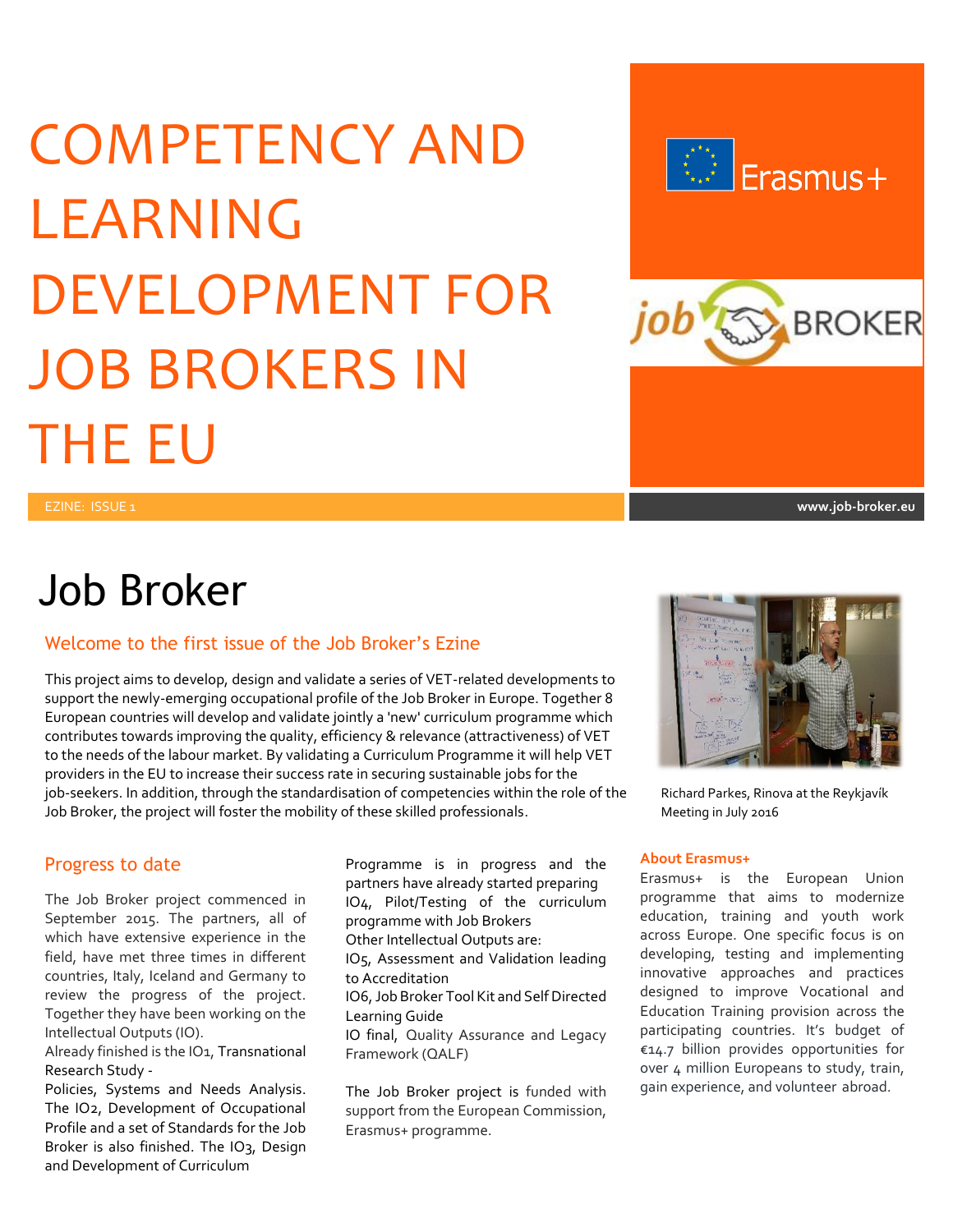### **Project meetings in Rome …**

The kick-off meeting of the Job Broker project was fully launched in Rome over two productive days on the 16th and 17th November 2015, at the headquarters of the Italian partner E.RI.FO - Ente per la Ricerca e Formazione.

Job Broker represents the second phase of an initiative first instigated by Rinova and its EU partners under the Leonardo da Vinci Partnerships strand between 2013 and 2015. The earlier project enabled partners to define and explore common characteristics with the job brokering role that is becoming more common in different contexts in the EU as public employment services and vocational training organisations develop new ways to tackle unemployment amongst different target groups and 'broker' new jobs by working between those that are unemployed, the training and provision that has been designed to support them, and employers.

### **… and in Reykjavík**

The second partnership meeting was held on the 7th and 8th of July 2016 in Reykjavik, at the headquarters of VMST in Iceland. The partners presented the results of a programme of research into the current situation and the factors that surround effective job brokering, which each had completed in each of the participating countries.

The results of the research will be used to inform the development of a Job Broker occupational specification and professional standards, and also to inform a learning programme for job brokers which will be designed and tested in the later part of 2016 and through 2017.

The participating organizations are drawn from a variety of contexts - public employment services, vocational training agencies, professional development bodies - that are all involved with the development or provision of services to support unemployed people in the labor market.

Pictures above: On top: from the project launch in Rome Below: from the project meeting in Reykjavík